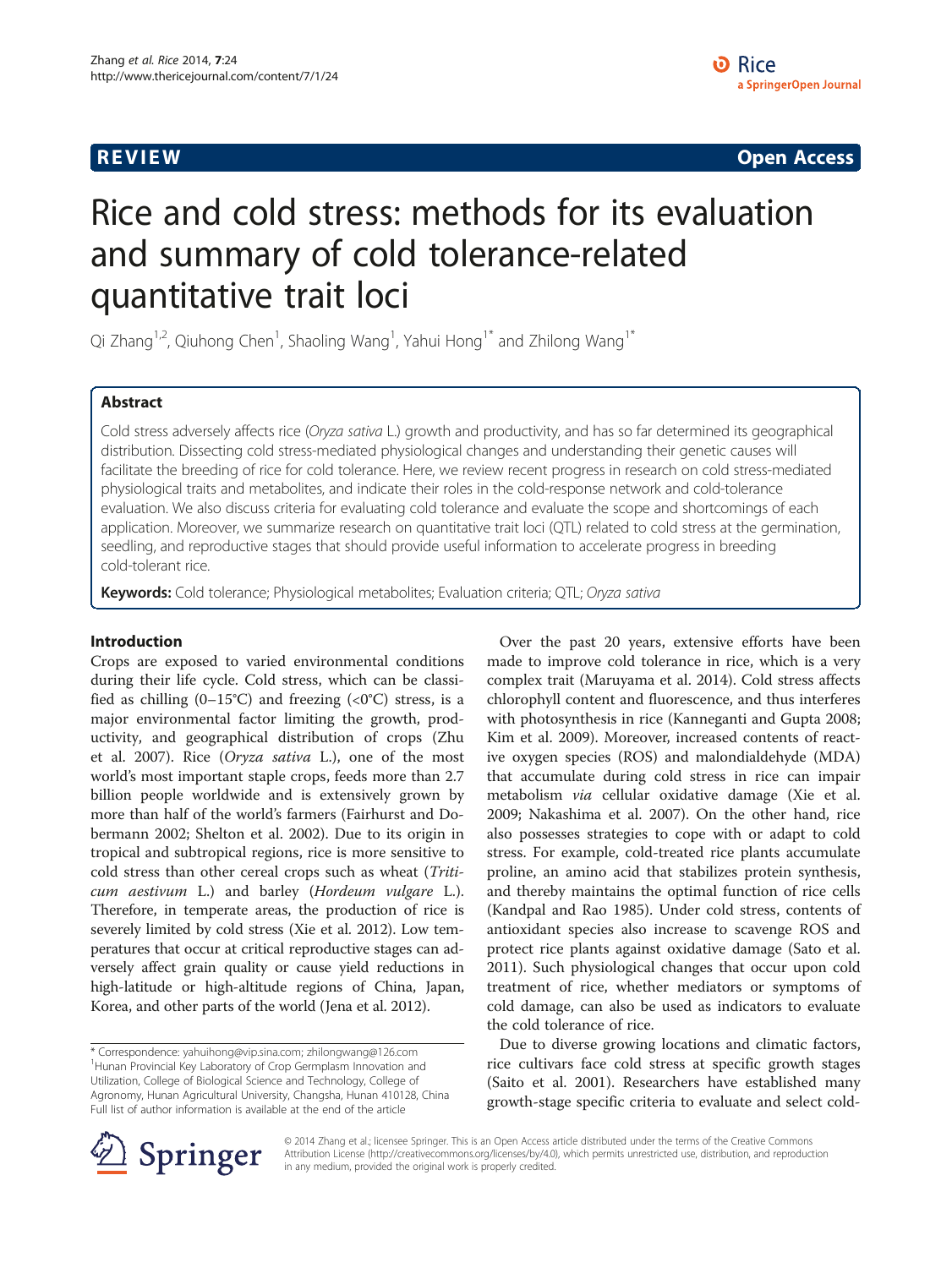tolerant rice. Evaluation of rice cultivars typically takes place during seedling and reproductive stages that are critical to production of rice. However, in high-latitude or high-altitude regions, low temperatures during long, cold springs can severely inhibit germination and constrain early seedling growth. So evaluation of cold tolerance at the germination stage is especially significant for these regions.

As the development of molecular markers and linkage maps progresses, marker-assisted selection becomes an effective way to breed cold-tolerant cultivars. Many cold-tolerance related QTL have been identified in the past 20 years. The OTL Ctb1, *qCTB2a*, *qPSST-3*, *qLTB3* are related to cold tolerance at the reproductive stage; qCTP11 is related to cold tolerance at the germination stage; and *qCtss11* and *qCTS4a* are related to cold tolerance at the seedling stage. Because breeding for abiotic-stress resistance is urgently needed, progress in the identification of cold tolerance-related QTL has been a significant development for facilitating molecular marker-assisted selection (MAS).

In this review, we focus on clarifying the role of various metabolites during the response to cold stress in rice, and summarize the diverse criteria that are useful for evaluating the cold tolerance of rice at different growth stages. In addition, we discuss QTL and markers related to cold tolerance that can be used to facilitate marker-assisted breeding through recurrent selection in rice.

#### Review

# Changes in physiological parameters of rice under cold stress

Low temperature not only inflicts obvious physical damage to rice plants, including low germination rate, stunted seedling growth, high death rate, and low spikelet fertility, but also initiates physiological fluctuations, such as increased electrolyte leakage (EL), changes in chlorophyll fluorescence, and increases in amounts of ROS, MDA, sucrose, lipid peroxidation, proline, and other metabolites. Analysis of metabolites in coldstressed Arabidopsis by gas chromatography–mass spectrometry (GC-MS) has detected a total of 434 lowmolecular-weight carbohydrates, amines, organic acids, and other polar molecules. Of these metabolites, levels of 325 (75%) had increased, and levels of 114 (35%) metabolites had increased at least 5-fold upon cold stress (Cook et al. [2004](#page-10-0)). These metabolites could be organized into six categories related to 1) photosynthesis, 2) electrolyte leakage, 3) ROS and MDA, 4) stress-related soluble sugars, 5) cold-response related amino acids, and 6) antioxidants (Table [1\)](#page-2-0). Thus, changes in the concentrations of these metabolites can be useful indicators for analysis of cold-stress responses in rice.

# Chlorophyll content and fluorescence indicate effects of cold stress on photosynthesis

Chlorophyll content and fluorescence, measured as the ratio of variable fluorescence to maximum fluorescence  $(F_v/F_m)$ , are two photosynthetic properties whose changes are relevant to cold responses in plants. Chlorophyll content can signify nutrient stress in general, and nitrogen or sulfur stress in particular (Haboudane et al. [2002](#page-10-0)). Cold stress can inhibit chlorophyll synthesis and chloroplast formation in rice leaves. Thus, reduced chlorophyll content can indicate the effect of low temperature on rice plants (Sharma et al. [2005\)](#page-11-0).

 $F_v/F_m$  is a measure of chlorophyll fluorescence that is commonly used to determine the maximum quantum efficiency of Photosystem II (PSII), which indicates whether cold stress has compromised PSII in its darkadapted state (McFarlane et al. [1980](#page-10-0)). During cold stress,  $F_v/F_m$  values decrease slightly in plants that tolerate cold, but decrease significantly in plants that are sensitive to cold (Bonnecarrère et al. [2011;](#page-9-0) Zahedi and Alahrnadi [2007\)](#page-11-0). This parameter is thus useful for assaying the cold tolerance and sensitivity of plants that differ for this trait due either to genetics or acclimation.

The expression of several genes known to be involved in stress signal transduction can influence chlorophyll content or fluorescence. For example, chlorophyll content is much higher compared to that of control plants in both rice and tobacco transgenic lines overexpressing OsiSAP8, a member of the SAP gene family in rice. Osi-SAP8 encodes a cytoplasmic zinc finger protein that acts early in the signal transduction of responses to various stresses including cold (Kanneganti and Gupta [2008](#page-10-0)).

Additionally, ectopic expression of another coldresponsive gene, OsAsr1, which functions in abscisic acid (ABA)-response and fruit ripening, results in twofold higher values for  $F_v/F_m$  in transgenic rice seedlings, a finding consistent with enhanced cold tolerance (Kim et al. [2009](#page-10-0)). The phytohormone ABA is involved in various aspects of plant growth and development, and one of its major roles is to mediate adaptive responses to various environmental stresses (Hossain et al. [2010b](#page-10-0)). In cold-stressed rice, ABA accumulates and initiates the ABA signaling cascade, which affects the expression of ABA-responsive genes *via cis*-acting ABA-response elements (ABRE) and the ABRE-binding bZIP transcription factor (ABF) (Hossain et al. [2010a\)](#page-10-0). The OsNAC gene transduces the ABA signal through an ABRE in its promoter and regulates the expression of NACRS-containing genes to control cold tolerance in rice (Figure [1A](#page-3-0)) (Nakashima et al. [2012;](#page-10-0) Nakashima et al. [2007;](#page-10-0) Song et al. [2011](#page-11-0)).

Yamburenko reported that exogenous ABA reduced chlorophyll content and differentially affected the expression of chloroplast genes, suggesting a role of ABA in the regulation of proteins with functions in photosynthesis in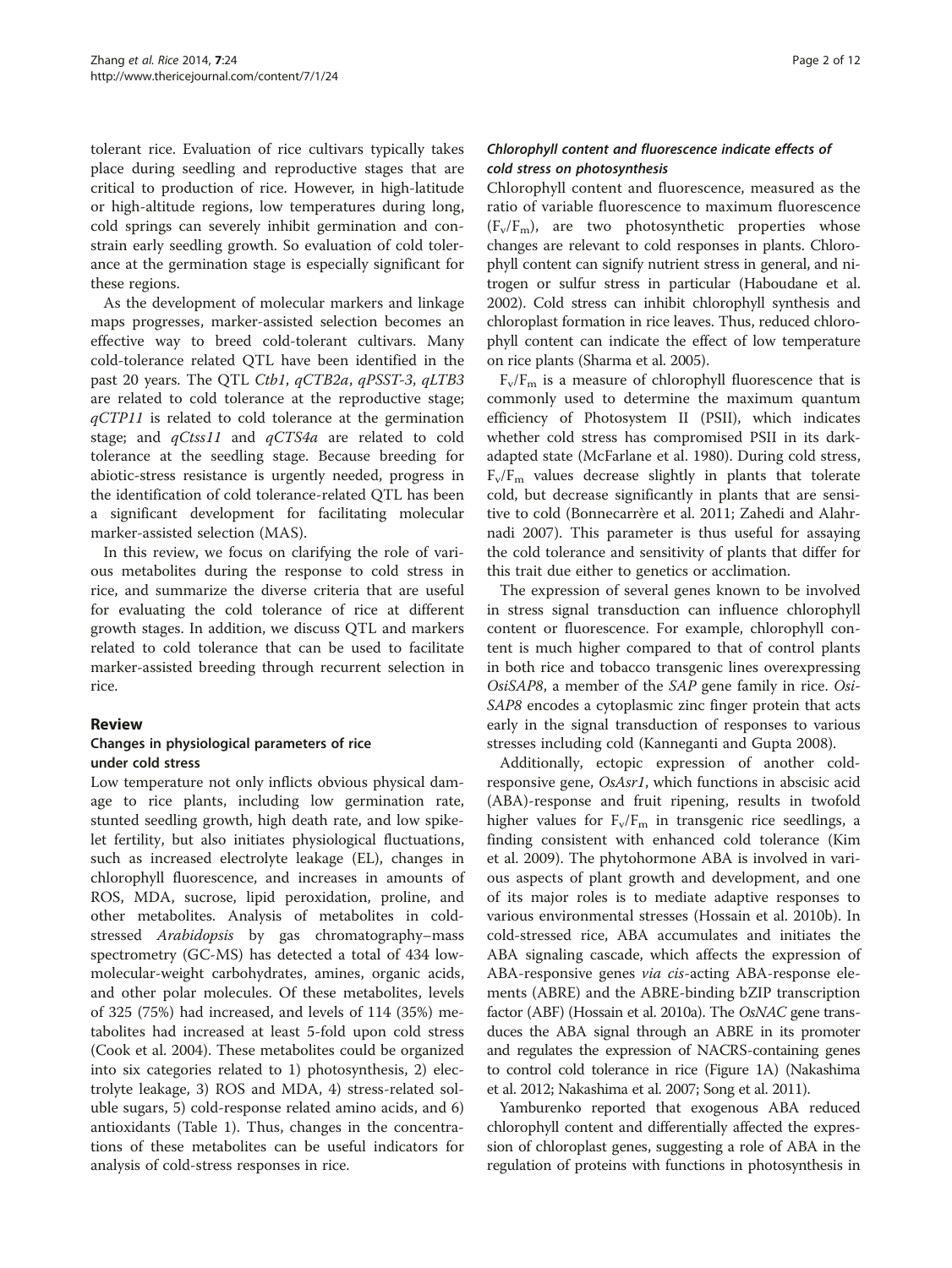| Group and<br>property       | tolerance | Effect on Relevant gene                                    | Reference                                                                                                                                                                                                                |  |
|-----------------------------|-----------|------------------------------------------------------------|--------------------------------------------------------------------------------------------------------------------------------------------------------------------------------------------------------------------------|--|
| Photosynthesis              |           |                                                            |                                                                                                                                                                                                                          |  |
| Chlorophyll<br>content      | Positive  | OsiSAP8, TERF2                                             | (Kanneganti and Gupta 2008; Tian et al. 2011)                                                                                                                                                                            |  |
| Fv/Fm                       | Positive  | CBF1/DREB1b, Asr1, OsCDPK7                                 | (Kim et al. 2009; Lee et al. 2004; Saijo et al. 2001)                                                                                                                                                                    |  |
| Electrolyte<br>leakage      | Negative  | CBF1/DREB1b, OsLti6, ZFP245, TERF2, OVP1,<br>OsNAC5        | (Huang et al. 2009; Tian et al. 2011; Song et al. 2011; Zhang et al.<br>2011a; Lee et al. 2004; Morsy et al. 2005)                                                                                                       |  |
| <b>ROS and MDA</b>          |           |                                                            |                                                                                                                                                                                                                          |  |
| Hydrogen<br>peroxide        | Negative  | OsAPXa, OsMKK6, OsMPK3, OsNAC6,<br>OsTRX23, SodCc1, OsPOX1 | (Xie et al. 2012; Xie et al. 2009; Sato et al. 2011; Lee et al. 2009;<br>Nakashima et al. 2007)                                                                                                                          |  |
| Superoxide<br>radicals      | Negative  | <b>OsAPXa</b>                                              | (Sato et al. 2011)                                                                                                                                                                                                       |  |
| Hydroxyl radicals           | Negative  | OsAPXa                                                     | (Sato et al. 2011)                                                                                                                                                                                                       |  |
| Malondialdehyde Negative    |           | OsAPXa, OsMKK6, OsMPK3, OsNAC6,<br>ZmCBF3                  | (Sato et al. 2011; Xie et al. 2012; Xu et al. 2011; Nakashima et al. 2007)                                                                                                                                               |  |
| Soluble sugars              |           |                                                            |                                                                                                                                                                                                                          |  |
| Sucrose                     | Positive  | OSINV4, OsDREB1A, TERF2                                    | (Tian et al. 2011; Oliver et al. 2005; Ito et al. 2006)                                                                                                                                                                  |  |
| Hexose                      | Positive  | OSINV4                                                     | (Oliver et al. 2005)                                                                                                                                                                                                     |  |
| Raffinose                   | Positive  | OsDREB1A, TERF2                                            | (Tian et al. 2011; Ito et al. 2006)                                                                                                                                                                                      |  |
| Glucose                     | Positive  | OsDREB1A, TERF2                                            | (Tian et al. 2011; Ito et al. 2006)                                                                                                                                                                                      |  |
| Fructose                    | Positive  | OsDREB1A, TERF2                                            | (Tian et al. 2011; Ito et al. 2006)                                                                                                                                                                                      |  |
| Trehalose                   | Positive  | OsNAC5, OsPP1, OsPP2, OsTPP                                | (Song et al. 2011)                                                                                                                                                                                                       |  |
| Cold-related<br>amino acids |           |                                                            |                                                                                                                                                                                                                          |  |
| Proline                     | Positive  | OsCOIN, OsDREB1A, OsMYB2, OVP1,                            | (Huang et al. 2009; Tian et al. 2011; Song et al. 2011; Zhang et al. 2011a;<br>OsNAC5, MYB4, OsPRP3, ZFP245, OsMYB3R-2 Liu et al. 2007; Yang et al. 2012; Vannini et al. 2004; Gothandam et al. 2010;<br>Ma et al. 2009) |  |
| <b>Antioxidants</b>         |           |                                                            |                                                                                                                                                                                                                          |  |
| Ascorbic acid               | Positive  | Unknown                                                    | (Kim and Tai 2011)                                                                                                                                                                                                       |  |
| Glutathione                 | Positive  | OsTRX23                                                    | (Kim and Tai 2011; Xie et al. 2009)                                                                                                                                                                                      |  |

<span id="page-2-0"></span>

|  |  |  |  | Table 1 Changes in metabolic properties of rice plants during cold stress |
|--|--|--|--|---------------------------------------------------------------------------|
|--|--|--|--|---------------------------------------------------------------------------|

barley leaves (Yamburenko et al. [2013](#page-11-0)). However, in rice, the role of ABA in regulation of photosynthesis-related genes has not yet been fully explained. Therefore, progress in this field will help to bridge the gaps in our knowledge of the crosstalk between cold stress, ABA signaling, and photosynthesis.

# Changes in membrane fluidity initiate cellular cold responsive

Changes in ambient temperature can affect cell membranes quickly, although this is a reversible process (Murata and Los [1997;](#page-10-0) Los and Murata [2004](#page-10-0); Sangwan et al. [2002](#page-11-0)). Changes in membrane fluidity are measured by the membrane polarization index,  $p$ , an inverse indicator of membrane fluidity (Sangwan et al. [2002\)](#page-11-0).

Rice cells can sense cold stress based on changes in membrane rigidity, the physical state of membrane proteins, and osmotic pressure (Los and Murata [2004](#page-10-0)). Low temperatures initiate increased membrane rigidity and can lead to increased EL, which can indicate the activity of cold tolerance-relevant genes, including TERF2, OVP1, and OsNAC5 (Yun et al. [2010](#page-11-0); Tian et al. [2011](#page-11-0); Zhang et al. [2011a;](#page-11-0) Song et al. [2011\)](#page-11-0). Functional characterization of the cold-activated Stress-activated MAPK (SAMK) reveals that a MAPK signaling cascade is triggered by increased membrane rigidity and altered ion conductance within cells and tissues (Sangwan et al. [2002](#page-11-0)). Also, the influx of  $Ca^{2+}$  into the cytoplasm, an early event in cold stress, may be mediated by  $Ca^{2+}$  channels that are activated by membrane rigidification, ligands, or mechanical stimuli (Chinnusamy et al. [2006\)](#page-9-0). This cold-sensing signal can be interpreted and amplified by a calcium signaling cascade that subsequently activates the DREB-CRT/DRE (dehydration-responsive element-binding proteins-Crepeat/dehydration-responsive elements) pathway in rice (Zhang et al. [2013\)](#page-11-0), which is an important cascade for cold sensing and response in rice (Figure [1B](#page-3-0)) (Zhu et al. [2007](#page-11-0); Chinnusamy et al. [2007\)](#page-10-0).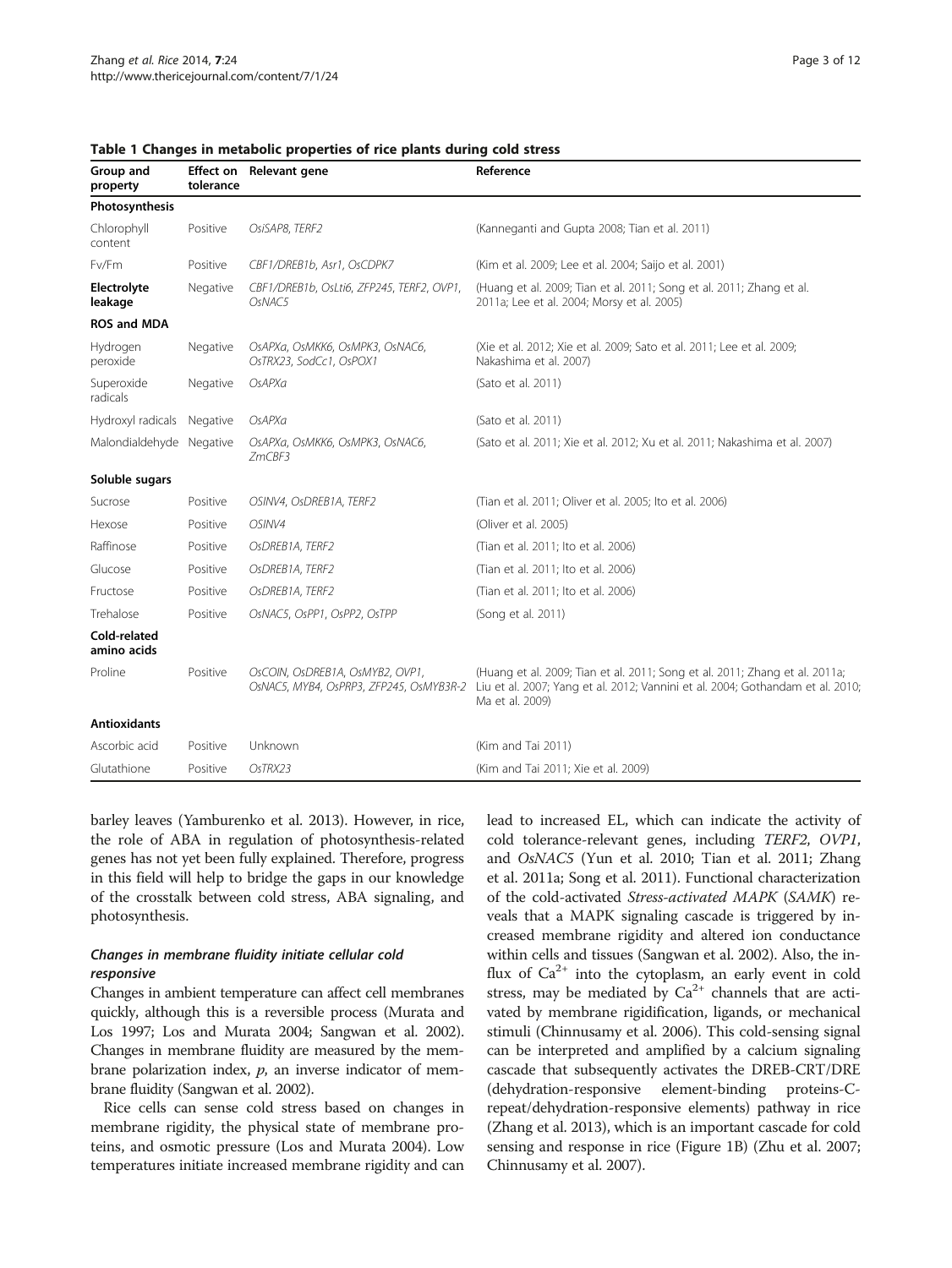<span id="page-3-0"></span>

# ROS and MDA mediate cold damage and cold sensing in rice

ROS are chemically reactive molecules that contain oxygen, including superoxide  $(O_2^-)$ , hydrogen peroxide (H2O2), or the hydroxyl radical (HO<sup>−</sup> ) that are produced at low levels as normal byproducts of plant cellular metabolism, mainly in organelles such as chloroplasts, mitochondria, and peroxisomes. However, both biotic and abiotic stresses can lead to excessive production of ROS that can then react rapidly with proteins, DNA, and lipids to cause cellular oxidative damage (Apel and Hirt [2004](#page-9-0); Skopelitis et al. [2006;](#page-11-0) Mittal et al. [2012\)](#page-10-0).

In chloroplasts, ROS may cause over-reduction of the electron transport chain, limit  $CO<sub>2</sub>$  fixation, and interfere with the photosynthetic process. ROS can also cause damage during stress through their effects upon the electron transport chain in mitochondria (Suzuki and Mittler [2006\)](#page-11-0). ROS degrade polyunsaturated lipids to form MDA, a reactive aldehyde that initiates toxic stress in cells and subsequently causes cellular dysfunction and tissue damage (Pamplona [2011](#page-10-0)). In a study evaluating QTL associated with cold tolerance, elevated MDA content (0.00–0.57 nmol  $g^{-1}$  FW) was found in 92.16% (47/ 51) of rice cultivars (Kim and Tai [2011](#page-10-0)). Other studies have revealed that the accumulation of ROS in cells of cold-treated rice triggers expression of cold-responsive genes and regulation of the cold-responsive signaling network via the OsMKK6-OsMPK3 (MAPKK-MAPK) pathway (Figure 1C) (Xie et al. [2009\)](#page-11-0).

# Soluble sugars, proline, and antioxidants protect rice from further damage due to cold stress

Soluble sugars that accumulate in plants under stress include sucrose, hexose, raffinose, glucose, fructose, and trehalose. These sugars act as compatible solutes in freezing stress, serving as osmoprotectants against freezing-dehydration damage (Nagao et al. [2005;](#page-10-0) Shao et al. [2007](#page-11-0); Yuanyuan et al. [2010](#page-11-0)). Because sucrose, trehalose, raffinose, and stachyose contents can increase under low temperature, these metabolites can be used as indicators to evaluate the potential cold tolerance of rice varieties (Morsy et al. [2007](#page-10-0)).

Moreover, proline accumulation is also enhanced by cold stress. In addition to acting as a reservoir of carbon and nitrogen, proline also protects cellular enzymes from denaturation (Shah and Dubey [1997\)](#page-11-0). Proline stabilizes the polyribosome and thereby maintains the operation of protein synthesis (Kandpal and Rao [1985](#page-10-0)). Proline is also involved in removal of stress-related ex- $\text{cess } H^+$  and maintains oxidative respiration at optimal cytosolic pH (Venekamp [1989\)](#page-11-0). Moreover, proline increases protein water-binding ability through its hydrophobic interactions with the surface residues of proteins (Schobert and Tschesche [1978\)](#page-11-0). Increased proline content has been widely observed in rice varieties under low temperatures. Finally, the significant correlations between proline contents and cold tolerance have help to confirm the function of proline during the cold response in rice (Kim and Tai [2011](#page-10-0)).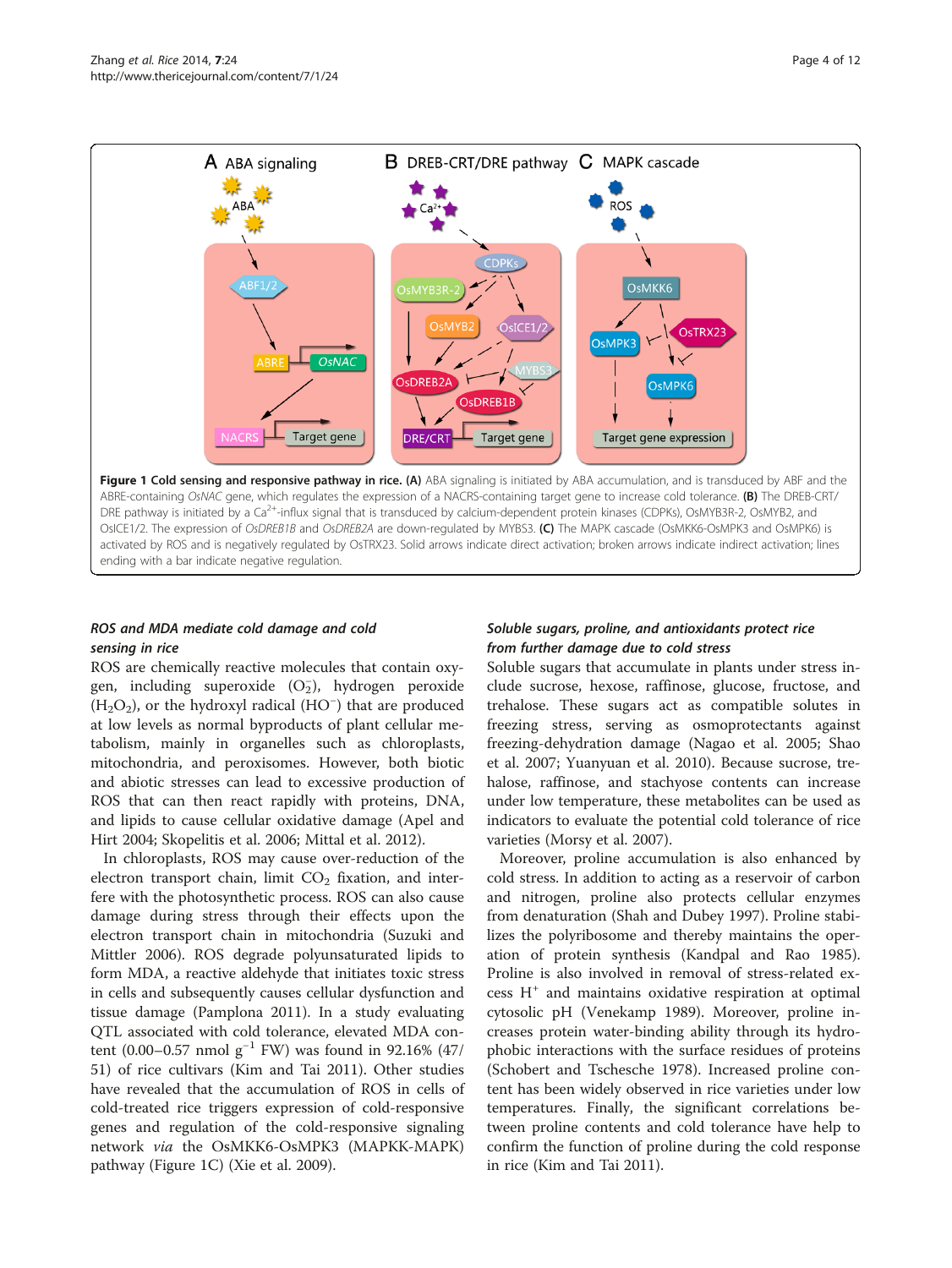In another metabolic adaptation, antioxidant species scavenge ROS to protect rice plants against oxidative damage induced by cold stress. These antioxidant species include ascorbic acid (AsA) and glutathione (GSH) (Kim and Tai [2011](#page-10-0); Xie et al. [2009\)](#page-11-0). Such antioxidants occur at high concentrations in chloroplasts and other cellular compartments, and are crucial for defense of plants against oxidative stress (Noctor and Foyer [1998](#page-10-0); Mittler [2002](#page-10-0)). Sato reported that overexpression of OsAPXa, an ascorbate peroxidase gene, improves cold tolerance by increasing ascorbate peroxidase activity to reduce the levels of  $H_2O_2$  and lipid peroxidation under cold stress (Sato et al. [2011](#page-11-0)).

#### Current criteria for the evaluation of cold tolerance in various rice cultivars

Evaluation of rice cultivars for improved cold tolerance is mainly performed during the seedling and reproductive stages. Cold tolerance at the germination stage is a significant component of rapid seedling establishment and development of a uniform crop stand, especially in direct-seeding production systems (Krishnasamy and Seshu [1989](#page-10-0)). Because rice is cultivated in regions that range from tropical to temperate, considerable variation in the extent of cold tolerance is exhibited by seedlings of various O. sativa germplasm accessions (Kim and Tai [2011;](#page-10-0) Sharifi [2010\)](#page-11-0). So evaluation of cold tolerance at the seedling stage is important for adaptation to highaltitude or high-latitude locations that can experience cold temperatures at night or early or late in the growing season. Finally, cold tolerance during reproductive stages is critical for pollen survival, seed set, and grain filling to ensure maximal yield (Suh et al. [2010\)](#page-11-0). Criteria for the evaluation of cold tolerance in rice at different growth stages are summarized in Table 2 and described in detail below.

# Evaluation of cold tolerance in rice at the germination stage

Germination vigor and seedling survival rate are the two main criteria used for the evaluation of cold tolerance in rice at the germination stage. The vigor of seed germination is recorded at 7 d, 11 d, 14 d, and 17 d following germination at 14°C in the dark.

|  |  | Table 2 Current criteria for evaluation of cold tolerance in rice at different growth stages |
|--|--|----------------------------------------------------------------------------------------------|
|--|--|----------------------------------------------------------------------------------------------|

| <b>Evaluation</b><br>criteria | <b>Description</b>                                                                                                                              | <b>Temperature and</b><br>duration |                          | Reference                                                                     |
|-------------------------------|-------------------------------------------------------------------------------------------------------------------------------------------------|------------------------------------|--------------------------|-------------------------------------------------------------------------------|
|                               |                                                                                                                                                 | <b>Treatment Recovery</b>          |                          |                                                                               |
| Germination<br>stage          |                                                                                                                                                 |                                    |                          |                                                                               |
| Vigor of<br>germination       | Vigor of germination $\frac{96}{9}$ = Number of germinated grains/Number of 14°C/7-17<br>total grains $\times$ 100                              | d                                  |                          | (Han et al. 2006)                                                             |
| Seedling<br>survival rate     | Seedling survival rate (%) = Surviving seedlings/Sprouting seeds $\times$<br>100, determined when shoots are about 5 mm long.                   | $2^{\circ}$ C/3 d                  | 20°C/7 d                 | (Zhou et al. 2012)                                                            |
| Seedling<br>stage             |                                                                                                                                                 |                                    |                          |                                                                               |
| Fresh weight<br>(FW)          | Changes in FW of plants after cold treatment can be used as an<br>indicator of cold damage.                                                     | $10^{\circ}$ C/1-<br>48 h          |                          | (Bonnecarrère et al. 2011)                                                    |
| Survival rate                 | Survival rate (%) after cold treatment is calculated as the Number of<br>surviving plants/Total number plants treated $\times$ 100              | $4^{\circ}$ C/6 d                  | 26°C/6 d                 | (Zhang et al. 2011b)                                                          |
| Leaf<br>emergence             | New leaf emergence demonstrates maintained vigor and increased<br>growth.                                                                       | $4^{\circ}$ C/7 d                  | 25°C/10 d                | (Xie et al. 2012)                                                             |
| Seedling<br>growth            | $1 =$ dark green seedlings, $3 =$ light green seedlings, $5 =$ yellow<br>seedlings, $7 =$ brown seedlings, $9 =$ seedlings dead.                | 9°C/8-14 d                         | $\overline{\phantom{a}}$ | (Kim and Tai 2011; IRRI 2002; Andaya<br>and Tai 2006)                         |
| Leaf growth                   | A score of 1–3 (tolerant, all leaves normal, no apparent visual injury),<br>or 4-9 (susceptible, all leaves wilted, seedlings apparently dead). | 10°C/7 d                           | 25°C/7 d                 | (Suh et al. 2012)                                                             |
| Metabolic<br>assessments      | Metabolites include EL, proline, MDA, and AsA, and GSH.                                                                                         | 9°C/1-14 d                         | $\sim$                   | (Tian et al. 2011; Zhang et al. 2011a;<br>Kim and Tai 2011; Yang et al. 2012) |
| Enzyme<br>activities          | Enzymes include POD, SOD, and CAT, and APX.                                                                                                     | $4^{\circ}$ C/0-4 d                | 25°C/7 d                 | (Bonnecarrère et al. 2011; Huang<br>et al. 2009; Sato et al. 2001)            |
| Reproductive<br>stage         |                                                                                                                                                 |                                    |                          |                                                                               |
| Spikelet<br>fertility (CGC)   | Spikelet fertility is calculated as the ratio of filled grains to the total<br>number of florets, basing on cold greenhouse cultivation.        | 12°C/6 d                           | Until<br>maturation      | (Sato et al. 2011)                                                            |
| Spikelet<br>fertility (CDWI)  | Spikelet fertility is calculated as the same as spikelet fertility (CGC),<br>but the cold treatment is based on cold deep-water irrigation.     | 18-19°C/<br>$~100$ d               |                          | (Shirasawa et al. 2012)                                                       |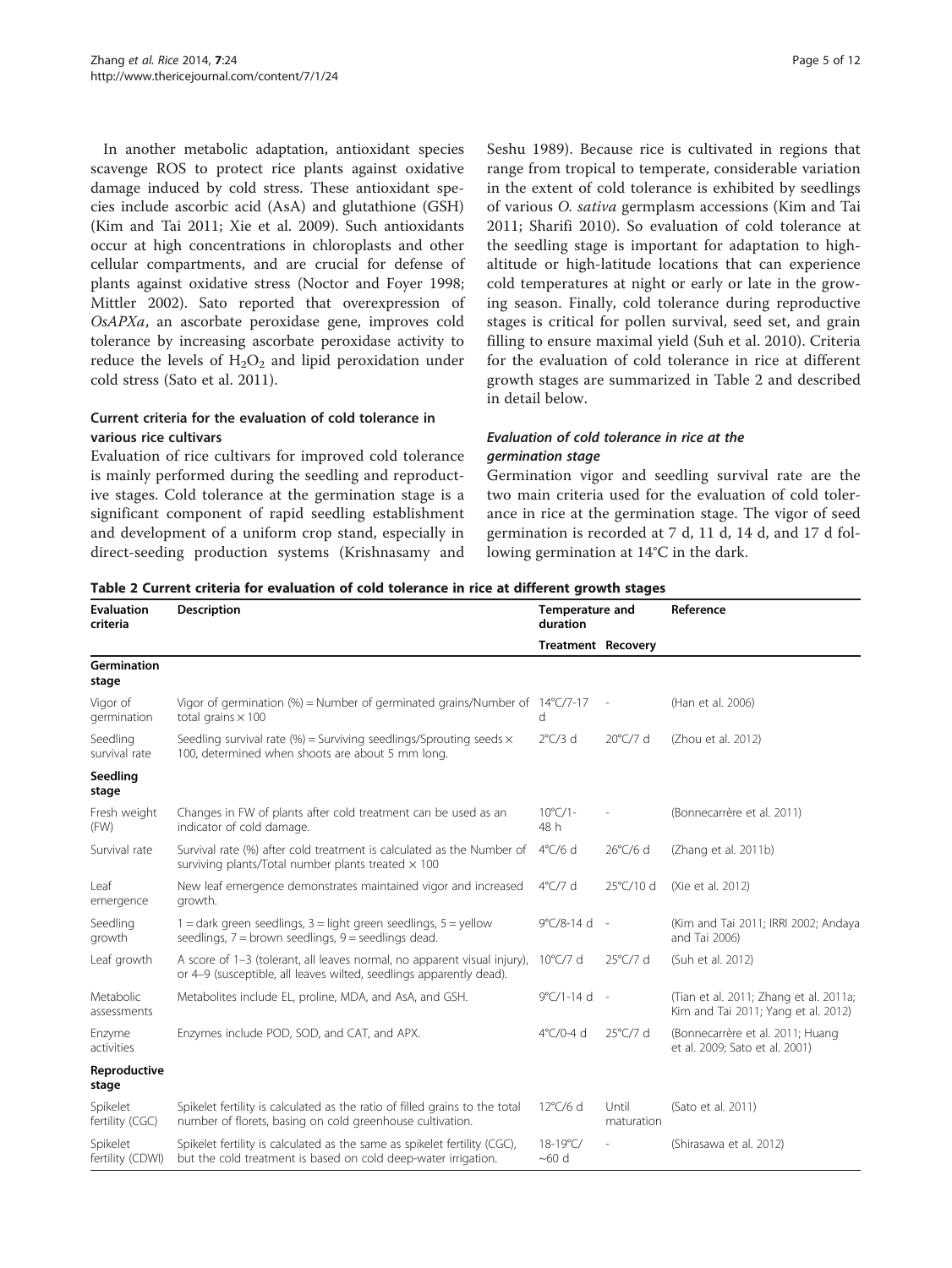Germination vigor  $(\%)$  = (Number of germinated grain/ Number of total grain)  $\times$  100.

The standard assessment of whether a rice grain has germinated is determined as the point at which the bud length equals half the length of the seed, and the root length equals the seed length (Han et al. [2006\)](#page-10-0).

The seedling survival rate for cold tolerance is evaluated as follows. When shoots are about 5 mm long, the germinated seedlings are planted in soil and are subjected to cold treatment at 2°C for 3 d, and are then moved to a sunny indoor environment where the temperature is above 20°C to ensure normal growth. Seedling survival rates are assessed after 7 d recovery growth and cold tolerance evaluation indices are calculated as:

Seedling survival rate  $(\%)$  = surviving seedlings/budding seeds  $\times$  100 (Zhou et al. [2012\)](#page-11-0).

During cultivation, rice seeds are germinated in early spring at the appropriate temperature (usually 32°C), and the germinated seeds are then sown in the field when the shoots are approximately 5 mm long. Thus, rice seedlings are more likely to encounter cold stress after sprouting than during germination. Therefore, seedling survival rate (%) is a more practical criterion for the evaluation of cold tolerance than are traits that are assessed at the germination stage.

#### Evaluation of cold tolerance in rice at the seedling stage

Both visual and physiological indicators are used to evaluate cold tolerance at the seedling stage in rice. Five criteria are typically used for visual assessment of cold tolerance, including fresh weight, survival rate, new leaf emergence, seedling growth, and leaf growth.

As water loss often occurs concomitantly with plant damage, changes in fresh weight can be used to indicate water loss and growth retardation of rice plants under cold stress (Bonnecarrère et al. [2011](#page-9-0)). However, water loss is not always an accurate indicator of cold stress because it can also be affected by traits including plant variety and leaf size, and also by other stressors.

The survival rate (%) (the number of surviving plants divided by the total number of plants treated  $\times$  100) is determined after 4°C treatment, which is a severe condition for rice growth that explicitly distinguishes the cold tolerance of cultivars in short time periods ranging from 6 to 7 d (Zhang et al. [2011b\)](#page-11-0). As this method clearly and efficiently distinguishes degrees of cold tolerance among cultivars and individuals, it is recommended for gauging cold tolerance in the laboratory. Moreover, new leaf emergence can also be used to assess cold tolerance in transgenic rice in terms of maintained vigor and increased growth (Xie et al. [2012\)](#page-11-0). For some cold-tolerant wild type plants and their transgenic lines, cold stress (4°C treatment) only retards growth rather than causing lethal damage. So, new leaf emergence would be a better

choice for distinguishing the cold tolerance of these lines.

The seedling growth scale is derived from the standard evaluation system for rice that was developed by the International Rice Research Institute (IRRI [2002](#page-10-0)). After 14 d of cold treatment at 9°C, this assay is performed by scoring seedlings as  $1 = \text{dark green seedlings}$ ,  $3 = \text{light}$ green seedlings, 5 = yellow seedlings, 7 = brown seedlings, 9 = dead seedlings (Kim and Tai [2011](#page-10-0); Andaya and Tai [2006\)](#page-9-0). Using a similar visual scaling approach, the leaf growth scale is based on the degree of leaf wilting and is scored on a scale of 1–3 (tolerant, all leaves normal, no apparent visual injury) to 4–9 (susceptible, all leaves wilted, seedlings apparently dead) (Suh et al. [2012](#page-11-0)). However, unlike the seedling growth scale, in which seedlings are examined immediately after low temperature treatment, the leaf growth assay is based on symptoms that are apparent on the 7th day of the recovery period (Suh et al. [2012](#page-11-0)). Because of the moderate treatment (9–10°C), the seedling growth scale and leaf growth assay are often used to show minor differences in cold tolerance between cultivars. Moreover, because the recovery period at 25°C lasts 7 d, the leaf growth assay can better distinguish cultivars with similar cold tolerance than can the seedling growth scale.

As visual ratings are limited by their tendency to be subjective, physiological parameters thus complement the evaluation of cold tolerance in rice. These parameters include measurements of EL, proline, MDA, AsA, and GSH (Tian et al. [2011;](#page-11-0) Zhang et al. [2011a;](#page-11-0) Yang et al. [2012\)](#page-11-0), changes in which can be attributed to coldresponsive metabolism. For example, temperate O. japonica varieties exhibit less EL, while O. indica varieties tend to accumulate higher levels of proline, MDA, AsA, and GSH (Kim and Tai [2011\)](#page-10-0). The differences in these physiological parameters also indicate the relative degrees of cold tolerance among rice cultivars. Moreover, because MDA is related to the accumulation of ROS, the examination of MDA can indicate whether the cold tolerance in transgenic lines is related to ROS signaling.

In addition, activities of antioxidant enzymes such as peroxidase (POD), superoxide dismutase (SOD), catalase (CAT), and ascorbate peroxidase (APX) can also be used to evaluate cold tolerance in rice. The higher activities of antioxidant enzymes often expressed in transgenic rice lines can indicate their relatively improved cold tolerance compared to wild-type plants (Bonnecarrère et al. [2011](#page-9-0); Huang et al. [2009](#page-10-0)). Increased activities of antioxidant enzyme, including OsPOX1, APXa, and related kinase OsTrx23 (Kim et al. [2011](#page-10-0); Sato et al. [2011](#page-11-0); Xie et al. [2012](#page-11-0)) may serve to maintain the functions of many other genes during cold stress. Therefore, rather than only physical evaluation of whole-plant cold tolerance, evaluation of antioxidant enzyme activities could both reveal cold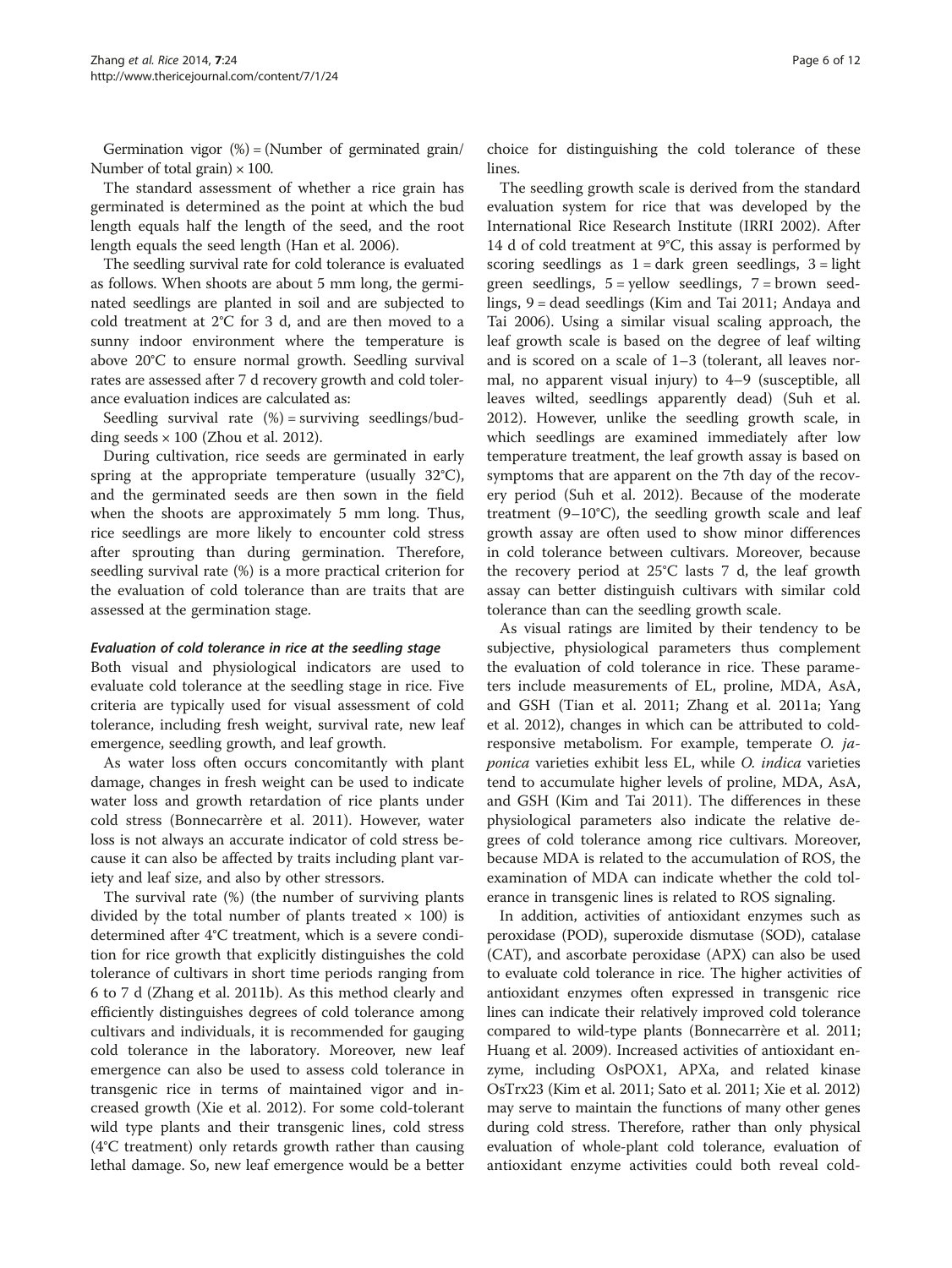tolerant plants and reveal the mechanisms of cold tolerance.

# Evaluation of cold tolerance in rice at the reproductive stage

Exposure to low temperatures during the reproductive stage in rice can cause male sterility and thereby severe yield loss. Cold tolerance at this stage can be evaluated by spikelet fertility based on cold greenhouse cultivation (CGC) or cold deep-water irrigation (CDWI).

To obtain synchronously developing panicles for calculating spikelet fertility using CGC, extra tillers are removed from each greenhouse-grown (26°C/19°C day/ night temperature regime) plant at the tillering stage, leaving the main culm. Pollen development is estimated using the auricle distance method (Satake and Hayase [1970](#page-11-0)). When the auricle of the flag leaf is approximately 5 cm below the auricle of the penultimate leaf on each plant, the pollen should have undergone meiosis, and each pot is then transferred to a greenhouse maintained at 12°C. After 5–6 d, the cold-treated pots are returned to the warmer greenhouse, where they remain until the plants reach maturity (Andaya and Mackill [2003b](#page-9-0); Suh et al. [2010\)](#page-11-0). At heading, each plant is tagged with the heading date to verify the developmental stage that pollen had reached after cold treatment, then mean spikelet fertility is calculated for the evaluation of cold tolerance (Sato et al. [2011\)](#page-11-0).

Spikelet fertility can also be assessed after cold treatment by CDWI. When young panicles begin to differentiate, rice plants are transferred to tanks filled to 20– 25 cm depth with water maintained at 18–19°C. Plants are maintained in the cold deep-water irrigation tanks during the entire booting stage. Spikelet fertility is calculated based on the percentage of the number of fertile grains relative to the number of florets (Shirasawa et al. [2012](#page-11-0)). Spikelet fertility using CDWI was developed to examine the cold tolerance of rice accessions about 30 years ago, and it is still widely used for selecting coldtolerant lines because it is highly reliable (Matsunaga [2005](#page-10-0); Shimono et al. [2011](#page-11-0); Shirasawa et al. [2012\)](#page-11-0).

Both of these methods can be used to select more coldtolerant rice varieties. Compared to CGC, CDWI exposes plants to a more moderate treatment temperature and a longer treatment period, and is conducted directly in field. Therefore, CDWI is more suitable for distinguishing the cold tolerance of relatively cold-sensitive cultivars and for evaluating the cold tolerance of QTL mapping populations.

# QTL identified in various cultivars facilitate the breeding of cold-tolerant rice

Cold tolerance in rice is a quantitative trait controlled by multiple genes. Because it is often difficult to directly associate plant phenotypes with the genes responsible for cold tolerance, marker-assisted selection is an effective

means of developing cold-tolerant cultivars (Shirasawa et al. [2012;](#page-11-0) Foolad et al. [1999\)](#page-10-0). The development of molecular markers and linkage maps has made it possible to identify QTL that control cold tolerance in rice (Table [3](#page-7-0)). QTL analyses have been carried out using rice populations with large levels of genetic variation for cold tolerance (Futsuhara and Toriyama [1969\)](#page-10-0).

#### QTL related to cold tolerance at the germination stage

A set of  $F_{2:3}$  populations including 200 individuals and lines derived from a cross between the indica and japonica varieties 'Milyang 23' x 'Jileng 1' was used to locate QTL for low-temperature vigor of germination (LVG) and to develop a cold-response index for vigor of germination (CIVG). In that study, the OTL  $qLVG2$  was detected in the region of RM29-RM262 on chromosome 2, and  $qLVG7-2$  and  $qCIVG7-2$  were mapped to the region near RM336-RM118 on chromosome 7 (Han et al. [2006](#page-10-0)). A major QTL for low temperature germination ability,  $qLTG3-1$ , was identified by Fujino on chromosome 3 using backcross inbred lines (BIL) derived from a cross between 'Italica Livorno' and 'Hayamasari' (varieties with vigorous or weak low-temperature germination ability, respectively) (Fujino et al. [2008\)](#page-10-0). This QTL explains 30% of the total phenotypic variation for lowtemperature germination in their mapping population and was thought to be involved in tissue weakening, a key process during seed germination.

Two major QTL  $(qCTP11$  and  $qCTP12$ ) for cold tolerance at the plumule stage were identified in genetic stocks derived from 34 cultivated (Oryza sativa) and 23 wild (Oryza rufipogon) rice strains (Baruah et al. [2009](#page-9-0)). Both tropical and temperate japonica subpopulations, and also annual, intermediate, and perennial O. rufipogon types were used for this study (Vaughan et al. [2003](#page-11-0)). Cold tolerance was scored based on vigor of germination. In another study, cold tolerance at the bud burst stage (CTB) was evaluated at 5°C in a set of 95 chromosome-segment substitution lines (CSSL), derived from indica rice accession 9311 and japonica rice cultivar 'Nipponbare', which has the genetic background of 9311. In this study, QTL  $qCTB-5-1$ ,  $qCTB-5-2$ , and  $qCTB-5-3$  were mapped in the regions of RM267– RM1237, RM2422–RM6054, and RM3321–RM1054, respectively, at positions 21.3 cM, 27.4 cM, and 12.7 cM on rice chromosome 5. Additionally, the QTL  $qCTB-7$ mapped to a 6.8-cM region near RM11–RM2752 on rice chromosome 7 (Lin et al. [2010\)](#page-10-0).

#### QTL related to cold tolerance at the seedling stage

A set of recombinant inbred lines (RIL) that were derived from a cross between M202 and IR50 (indica, highly sensitive to cold stress) was used to identify QTL conferring tolerance to cold stress at the seedling stage.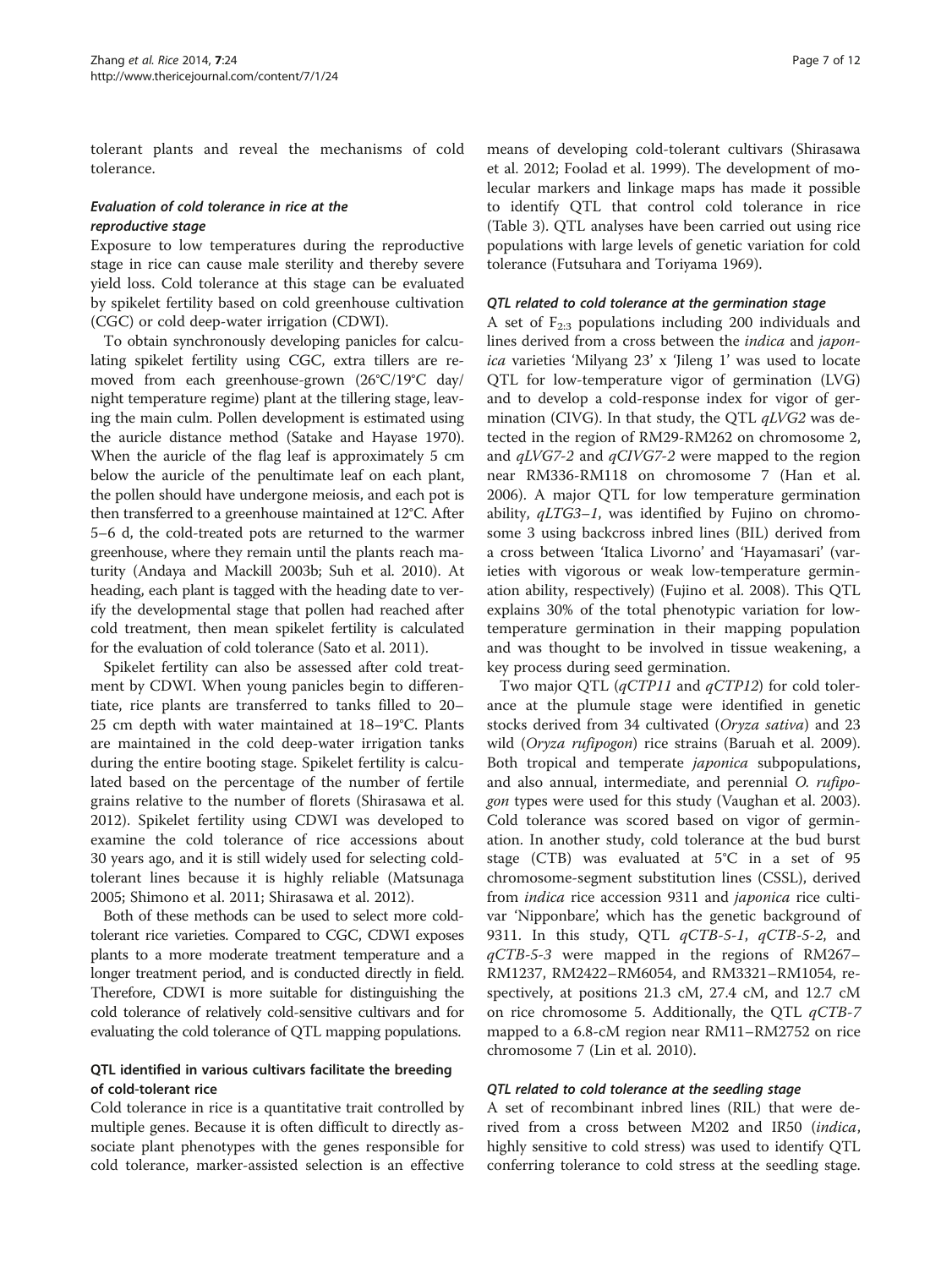<span id="page-7-0"></span>Table 3 QTL associated with cold tolerance in rice

| Name of OTL                                 | Year | Trait for mapping                                                                       | Chromosome no.          | Reference                  |
|---------------------------------------------|------|-----------------------------------------------------------------------------------------|-------------------------|----------------------------|
| Ctb1, Ctb2                                  | 2001 | Spikelet fertility/Undeveloped spikelet                                                 | 4                       | (Saito et al. 2001)        |
| qCTB2a, qCTB3                               | 2003 | Spikelet fertility/Undeveloped spikelet                                                 | 2, 3                    | (Andaya and Mackill 2003b) |
| qCTS12a                                     | 2003 | Seedling growth                                                                         | 12                      | (Andaya and Mackill 2003a) |
| Ctb1                                        | 2004 | Spikelet fertility                                                                      | 4                       | (Saito et al. 2004)        |
| Dth, cl, fer, pe, dc                        | 2004 | Days to heading/Culm length/Spikelet fertility/<br>Panicle neck exsertion/Discoloration | 1, 3, 5, 6, 7, 8, 9, 11 | (Oh et al. 2004)           |
| $qSV-3-1/2, -5, -8-1/2$                     | 2005 | Seedling growth                                                                         | 3, 5, 8                 | (Zhang et al. 2005)        |
| gLVG2, gLVG7-2, gCIVG7-2                    | 2006 | Vigor of germination                                                                    | 2, 7                    | (Han et al. 2006)          |
| qCTS12                                      | 2006 | Seedling growth                                                                         | 12                      | (Andaya and Tai 2006)      |
| qCTS4                                       | 2007 | Seedling growth                                                                         | 4                       | (Andaya and Tai 2007)      |
| $qCTS-2$                                    | 2007 | Seedling growth                                                                         | 2                       | (Lou et al. 2007)          |
| $qLTG3-1$                                   | 2008 | Vigor of germination                                                                    | 3                       | (Fujino et al. 2008)       |
| $q$ CTB-1-1, -4-1/2, -5-1/2, -10-1/2, -11-1 | 2008 | Spikelet fertility                                                                      | 1, 4, 5, 10, 11         | (Xu et al. 2008)           |
| $q$ CTP11, $q$ CTP12                        | 2009 | Vigor of germination                                                                    | 11, 12                  | (Baruah et al. 2009)       |
| $q$ PSST-3, $-7$ , $-9$                     | 2010 | Spikelet fertility/Growth in reproductive stage                                         | 3, 7, 8, 9, 11          | (Suh et al. 2010)          |
| Ctb1                                        | 2010 | Spikelet fertility/Undeveloped spikelet                                                 | 4                       | (Saito et al. 2010)        |
| qCtss11                                     | 2010 | Seedling growth                                                                         | 11                      | (Koseki et al. 2010)       |
| $q$ CTB-5-1/2/3, $-7$                       | 2010 | Vigor of germination                                                                    | 5, 7                    | (Lin et al. 2010)          |
| gCTS4a, gCTS4b                              | 2012 | Seedling growth                                                                         | 4                       | (Suh et al. 2012)          |
| qLTB3                                       | 2012 | Seed fertility                                                                          | 3                       | (Shirasawa et al. 2012)    |

Using these RIL, Andaya and Mackill mapped a major QTL, qCTS12a, to chromosome 12 that accounted for 41% of the phenotypic variation in seedling growth after cold stress. A number of other QTL with smaller effects have also been detected on eight rice chromosomes (Andaya and Mackill [2003a\)](#page-9-0). Using RM5746 and RM3103, Andaya and Tai screened 1954  $F_5-F_{10}$  lines to find recombinants in the  $qCTS12$  region. Additional microsatellite markers were identified from publicly available genomic sequences and used to fine map qCTS12 within a region of approximately 87 kb on the BAC clone OSJNBb0071I17. Subsequently, open reading frame analyses delimited the QTL to a region of about 55 kb. The most likely candidates for the gene(s) underlying qCTS12 are OsGSTZ1 and OsGSTZ2 (Andaya and Tai [2006\)](#page-9-0). OsGSTZ1 appears to function in improving cold tolerance at the germination stage, as overexpression of this gene in transgenic rice triggered enhanced germination and growth of seedlings at low temperature (Takesawa et al. [2002](#page-11-0)). Moreover, the  $qCTS4$  locus, which is associated with tolerance to yellowing and stunting of rice seedlings, was mapped to chromosome 4 using the same RIL mapping population (Andaya and Tai [2007\)](#page-9-0).

A set of 282  $F_{13}$  RIL (recombinant inbred lines) derived by single-seed descent from a cross between 'Lemont' (ja*ponica*) and 'Teqing' (*indica*) were used to map QTL controlling seedling vigor. A total of 34 QTL for seedling

vigor were identified among these RIL. Of the QTL identified, the majority (82%) clustered within five genomic regions, and these were designated  $qSV-3-1$ ,  $qSV-3-2$ ,  $qSV-5$ ,  $qSV-8-1$ , and  $qSV-8-2$ , respectively (Zhang et al. [2005\)](#page-11-0). A major QTL (LOD = 15.09),  $qCTS-2$ , was detected on chromosome 2 flanked by RM561 and RM341 in doubled haploid (DH) lines that were derived from a cross between a cold-tolerant japonica variety ('AAV002863') and a coldsensitive indica cultivar ('Zhenshan97B') (Lou et al. [2007](#page-10-0)). An  $F_2$  population derived from a cold-tolerant wild relative of rice, W1943 (Oryza rufipogon), and a sensitive indica cultivar, 'Guang-lu-ai 4' (GLA4), were screened by seedling growth to identify QTL that control cold tolerance in rice. A major QTL for cold tolerance at the seedling stage,  $qCtss11$ , was fine mapped to a 60 kb candidate region defined by markers AK24 and GP0030 on chromosome 11, in which six genes have been annotated. Expression analyses and resequencing of these six candidate genes indicated that the Os11g0615600 gene is expressed only from the GLA4 allele, and that the Os11g0615600 gene has a premature stop codon in the GLA4 haplotype. This suggests that either Os11g0615600 or Os11g0615900, or both, might control seedling cold tolerance in this population derived from the cross between W1943 and GLA4 (Koseki et al. [2010](#page-10-0)). Moreover, the deduced protein from the Os11g0615900 gene contains the NB-ARC (nucleotide-binding adaptor shared by APAF-1, R protein, and CED-4) domain, a conserved motif found in disease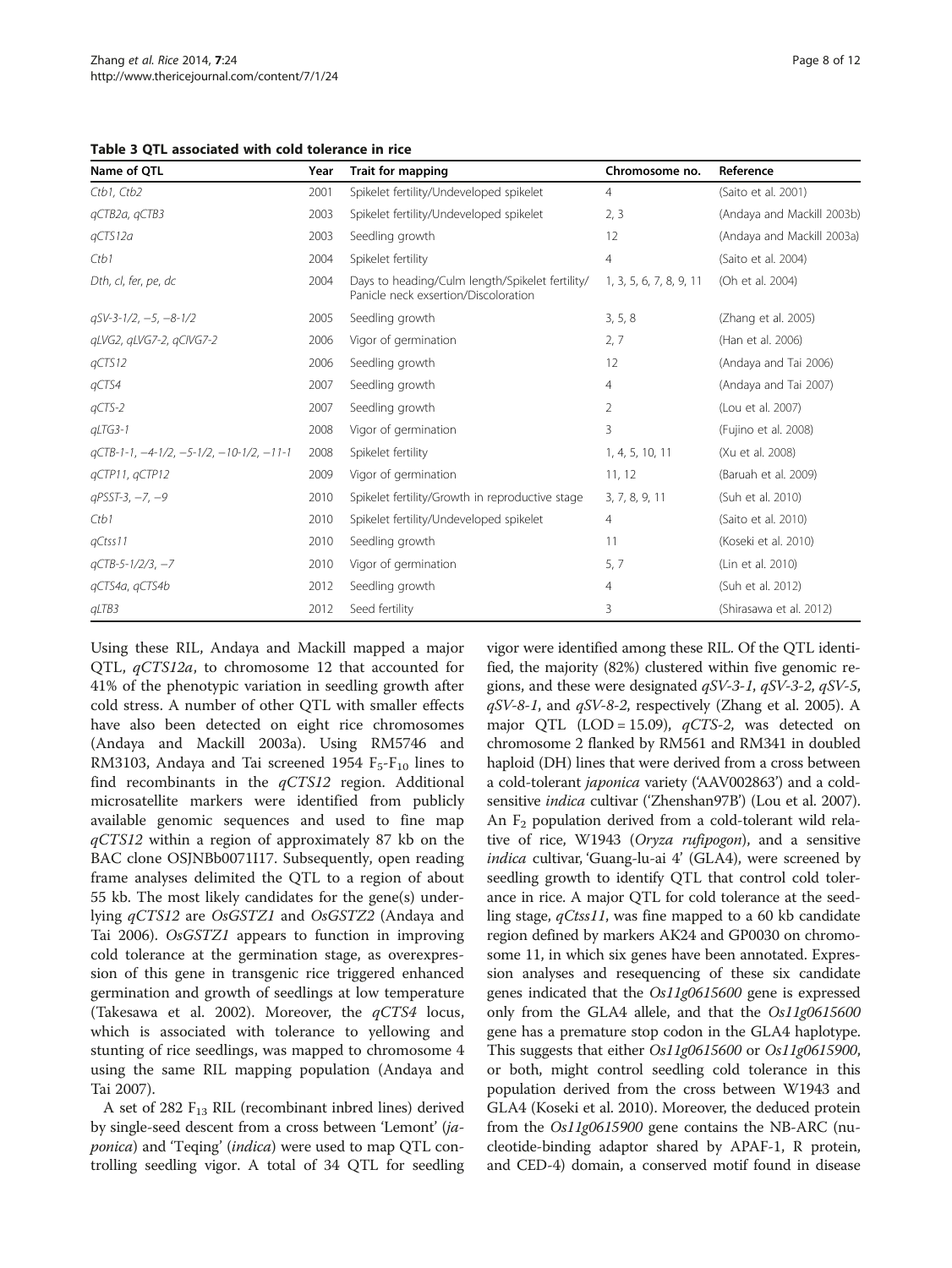resistance proteins and involved in hypersensitive response (HR) (DeYoung and Innes [2006\)](#page-10-0). The further functional studies of the Os11g0615900 gene under both cold stress and biotic stress would help to define the QTL qCtss11, and help discern whether the Os11g0615900 gene functions in crosstalk between biotic and abiotic stress. Therefore, these genes would be good candidate genes for future comparative functional analyses in cold-sensitive and cold-tolerant populations.

#### QTL related to cold tolerance at the reproductive stage

Many QTL related to cold tolerance at the reproductive stage have been identified in recent years. Saito and Miura detected two QTL, Ctb1 and Ctb2, on chromosome 4 using a set of near-isogenic lines (NIL) derived from the backcross 'Kirara397'/'Norin-PL8'/'Kirara397' (Saito et al. [2001](#page-11-0)). The OTL Ctb1 for cold tolerance as assessed by spikelet fertility was fine mapped to a 56 kb region (Saito et al. [2004\)](#page-11-0). Moreover, Saito located Ctb1 within a 17 kb region and finally identified the first gene found to confer cold tolerance at the booting stage of rice. Based on a two-hybrid screen, Saito suggested that the F-box protein encoded by the Ctb1 gene functions as part of the E3 ubiquitin ligase complex (Saito et al. [2010](#page-11-0)). Other QTL related to cold tolerance at the booting stage as assessed by spikelet fertility,  $qCTB2a$  and qCTB3, were mapped using 191 RIL derived from a cross between a temperate japonica rice variety, M-202, and a tropical indica variety, IR50 (Andaya and Mackill [2003b](#page-9-0)). QTL for Dth (days to heading), cl (culm length), fer (spikelet fertility), pe (panicle neck exsertion), and dc (discoloration) were identified among RIL developed from a cross between the indica cultivar, 'Milyang 23' and the japonica weedy rice, 'Hapcheonaengmi 3' (Oh et al. [2004\)](#page-10-0). A set of NIL with cold tolerance at the booting stage have been developed by backcrossing the strongly cold-tolerant *japonica* landrace, 'Kunmingxiaobaigu' (KMXBG) to the cold-sensitive japonica cultivar, 'Towada', as the pollen recipient parent. Eight QTL based on variation in spikelet fertility, qCTB-1-1, qCTB-4-1, qCTB-4-2, qCTB-5-1, qCTB-5-2, qCTB-10-1, qCTB-10-2 and  $qCTB-11-1$ , were mapped in this population on chromosomes 1, 4, 5, 10, and 11, respectively. All of the alleles for cold tolerance were contributed by KMXBG, and the marker intervals containing these QTL were narrowed to 0.6–5.6 cM (Xu et al. [2008](#page-11-0)). QTL analysis with simple sequence repeat (SSR) markers and composite interval mapping has identified three main-effect QTL assessed by spikelet fertility and growth during the reproductive stage, including  $qPST-3$ ,  $qP SST-7$ , and qPSST-9, respectively, on chromosomes 3, 7, and 9. In addition, a new source of cold-tolerance measured by spikelet fertility, line IR66160-121-4-4-2, was used as the pollen donor parent in a cross with a cold-sensitive

cultivar, 'Geumobyeo', to produce  $153 \text{ F}_8$  RIL for QTL analysis (Suh et al. [2010\)](#page-11-0). Another QTL for cold tolerance, qLTB3, was identified on the long arm of chromosome 3 from the cold-tolerant breeding line 'Ukei 840' in  $F_2$  and  $BC_1F_2$  populations from crosses between 'Ukei 840' and 'Hitomebore'. The cold tolerance of 'Ukei 840' is derived from the Chinese cultivar 'Lijiangxintuanheigu' (Shirasawa et al. [2012\)](#page-11-0). Cold tolerance related to qLTB3 in these lines was assessed by seed fertility.

Taken together, QTL for cold tolerance have been detected in rice at the seedling stage (Andaya and Mackill [2003a;](#page-9-0) Zhang et al. [2005\)](#page-11-0), booting stage (Xu et al. [2008](#page-11-0)), bud burst stage (Lin et al. [2010](#page-10-0)), and plumule stage (Baruah et al. [2009\)](#page-9-0), suggesting that cold tolerance could be both developmentally regulated and growth-stage specific (Suh et al. [2012](#page-11-0); Foolad and Lin [2001\)](#page-10-0).

# Conclusions

Systematic studies have been carried out to improve our understanding of the physiological and genetic basis of cold tolerance in rice, which will promote the development of rice cultivars with improved cold tolerance. Cold stress interferes with metabolism and initiates changes in various physiological properties of plants. In rice, these changes are part of the cold-sensing system that initiates the cold-responsive signaling network. Reduced chlorophyll content and fluorescence (Fv/Fm) triggered by cold stress indicate injury to photosynthesis, as increased ROS and MDA subsequently mediate cold damage and cold sensing. Soluble sugars, proline, and antioxidants then accumulate and protect rice plants from further damage. Moreover, measurements of these physiological properties can also be used to evaluate the extent of cold tolerance exhibited by various rice cultivars to identify genes controlling cold tolerance for breeding purposes.

Currently, there are many criteria for the evaluation of cold tolerance; but is there a "gold standard" among techniques for assessing cold tolerance of a specific rice cultivar? The appropriate technique may depend on a number of factors, so a strong correlation between the measured trait and the ultimately desired trait, whether survival or yield after cold stress, is very important. Although a decrease in fresh weight can indicate cold stress, water loss is not always an accurate indicator of cold stress, because plant variety, leaf area, and other stressors can also affect water content measurements. Visual evaluations of cold stress using the seedling growth scale are performed immediately after a 14 d cold treatment at 9°C, while those using leaf growth are performed after 7 d of recovery from 9°C cold stress. These techniques, particularly the latter, can help make fine distinctions in cold tolerance between varieties or individuals. Seedling survival rate (%) can be a more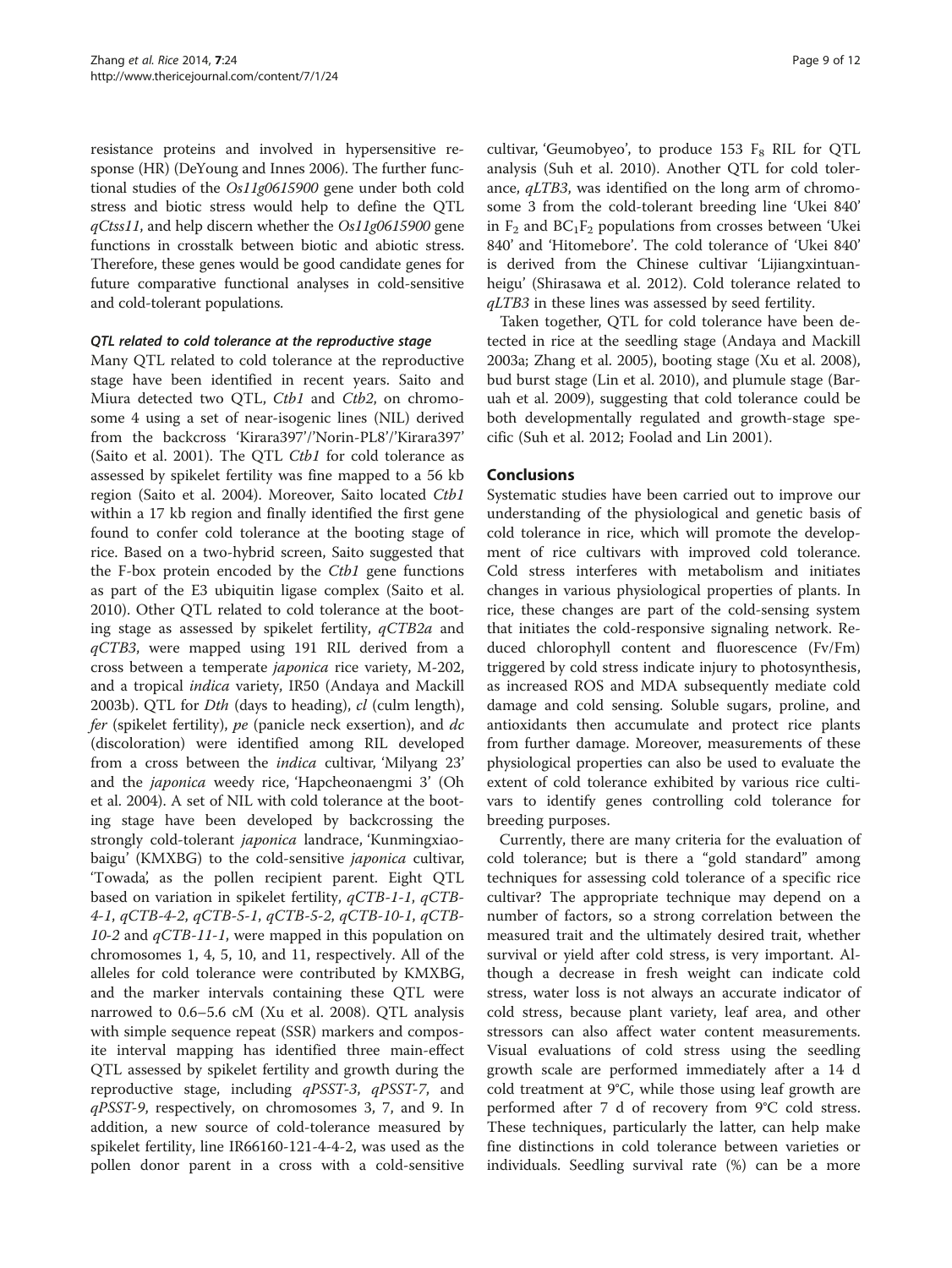<span id="page-9-0"></span>practical criterion for cold tolerance than germinationstage cold tolerance because seedlings are more likely to actually experience cold stress in the field. Seedling survival would also be useful for addressing the discrepancies between greenhouse- and field-based results. For sublethal cold stress, such as 4°C cold stress that merely slows growth but does not cause severe damage, new leaf emergence is a better choice for distinguishing the cold tolerance of lines stressed at 4°C. But an important disadvantage of all germination- and seedling-stage assays is that they do not necessarily predict reproductivestage cold tolerance, or may do so in a variety-specific manner.

For selection of appropriate parents for cold tolerance breeding, evaluation of cold tolerance at the reproductive stage is important. And because it results in strong selection, the examination of spikelet fertility after CGC seems to be an ideal approach for improving cold tolerance relatively quickly. To identify cold-tolerance related QTL that operate at the reproductive stage, the examination of spikelet fertility after CDWI is particularly useful because it is conducted directly in the field. Mechanistic studies to evaluate metabolic parameters and enzyme activities can be valuable for researchers who are interested in the functional characterization of genes related to cold response, because changes in metabolism and enzyme activities are useful for revealing the role of genes that function in the cold-sensing and cold-response networks.

The development of molecular markers and linkage maps has allowed detection of many QTL related to cold tolerance at various growth stages. Most QTL have been identified in mapping populations derived from crosses between varieties or accessions derived from O. japonica and O. indica, and between cultivated rice and its wild relatives. The future application of these QTL to MAS will significantly accelerate the breeding of cold-tolerant rice for temperate environments and high-altitude areas. However, the gap between greenhouse research and field application is a major concern in cold tolerance research. To resolve this problem, more researchers are evaluating cold tolerance using criteria that are conduct directly in the field, such as spikelet fertility after CDWI, to identify cold-tolerance related QTL. Moreover, Suh and Jena used both greenhouse and direct field methods to cross-validate their results (Suh et al. [2010;](#page-11-0) Jena et al. [2012](#page-10-0)), a positive trend for cold tolerance research in rice. Furthermore, in order to characterize and confirm the function of QTL identified in the greenhouse, Saito and Koseki conduct expression analysis or transgenic studies of candidate genes (Saito et al. [2010](#page-11-0); Koseki et al. [2010](#page-10-0)). These approaches help to validate the function of these QTL in cold-tolerance and are necessary before initiating selection. In addition to these QTL and molecular

markers, the mapping populations that have been established and used in mapping projects are valuable tools that are directly useful in cold tolerance breeding. In the future, the integration physiological mechanistic studies of cold tolerance and QTL identification will accelerate the improvement of rice for the traits related to cold tolerance.

#### Abbreviations

QTL: Quantitative trait loci; ROS: Reactive oxygen species; MDA: Malondialdehyde; MAS: Molecular marker-assisted selection; EL: Electrolyte leakage; GC-MS: Gas chromatography–mass spectrometry; ABA: Abscisic acid; ABRE: ABA-responsive elements; ABF: ABRE-binding bZIP transcription factor; AsA: Ascorbic acid; GSH: Glutathione; POD: Peroxidase; SOD: Superoxide dismutase; CAT: Catalase; APX: Ascorbate peroxidase; CGC: Cold greenhouse cultivation; CDWI: Cold deep-water irrigation.

#### Competing interests

The authors declare that they have no competing interests.

#### Authors' contributions

QZ, QC, and SW performed the analysis, and prepared the figure and tables. QZ, YH, and ZW designed and wrote the paper. All authors read and approved the final manuscript.

#### Acknowledgements

This work was supported, in part, by grants from the National Transgenic Project (2012ZX08009001), the National 973 Project (2012CB723000), the National 863 Project (2014AA10A604), the National Natural Science Foundation of China (31071674, 31371927), the State Key Laboratory Breeding Base for Zhejiang Sustainable Pest and Disease Control (2010DS700124-KF1210), and the Hunan Province University Innovation Platform Open Fund Project (10 K031). ZW was also supported by the Program for Innovative Research Teams in University (IRT1239), the Aid Program for Science and Technology Innovative Research Team in Higher Educational Institutions of Hunan Province, the Hunan Provincial Key Laboratory for Crop Germplasm Innovation and Utilization (11KFXM01), and Hunan Agricultural University (11YJ13).

#### Author details

<sup>1</sup>Hunan Provincial Key Laboratory of Crop Germplasm Innovation and Utilization, College of Biological Science and Technology, College of Agronomy, Hunan Agricultural University, Changsha, Hunan 410128, China. <sup>2</sup>Department of Anatomy and Neurobiology, Xiangya School of Medicine Central South University, Changsha, Hunan 410013, China.

#### Received: 29 May 2014 Accepted: 9 September 2014 Published online: 02 October 2014

#### References

- Andaya V, Mackill D (2003a) Mapping of QTLs associated with cold tolerance during the vegetative stage in rice. J Exp Bot 54(392):2579–2585
- Andaya V, Mackill D (2003b) QTLs conferring cold tolerance at the booting stage of rice using recombinant inbred lines from a japonica  $\times$  indica cross. Theor Appl Genet 106(6):1084–1090
- Andaya V, Tai T (2006) Fine mapping of the  $qCTS12$  locus, a major QTL for seedling cold tolerance in rice. Theor Appl Genet 113(3):467–475
- Andaya VC, Tai TH (2007) Fine mapping of the qCTS4 locus associated with seedling cold tolerance in rice (Oryza sativa L.). Mol Breed 20(4):349–358
- Apel K, Hirt H (2004) Reactive oxygen species: metabolism, oxidative stress, and signal transduction. Annu Rev Plant Biol 55:373–399
- Baruah AR, Ishigo-Oka N, Adachi M, Oguma Y, Tokizono Y, Onishi K, Sano Y (2009) Cold tolerance at the early growth stage in wild and cultivated rice. Euphytica 165(3):459–470
- Bonnecarrère V, Borsani O, Díaz P, Capdevielle F, Blanco P, Monza J (2011) Response to photoxidative stress induced by cold in japonica rice is genotype dependent. Plant Sci 180(5):726–732
- Chinnusamy V, Zhu J, Zhu JK (2006) Gene regulation during cold acclimation in plants. Physiol Plant 126(1):52–61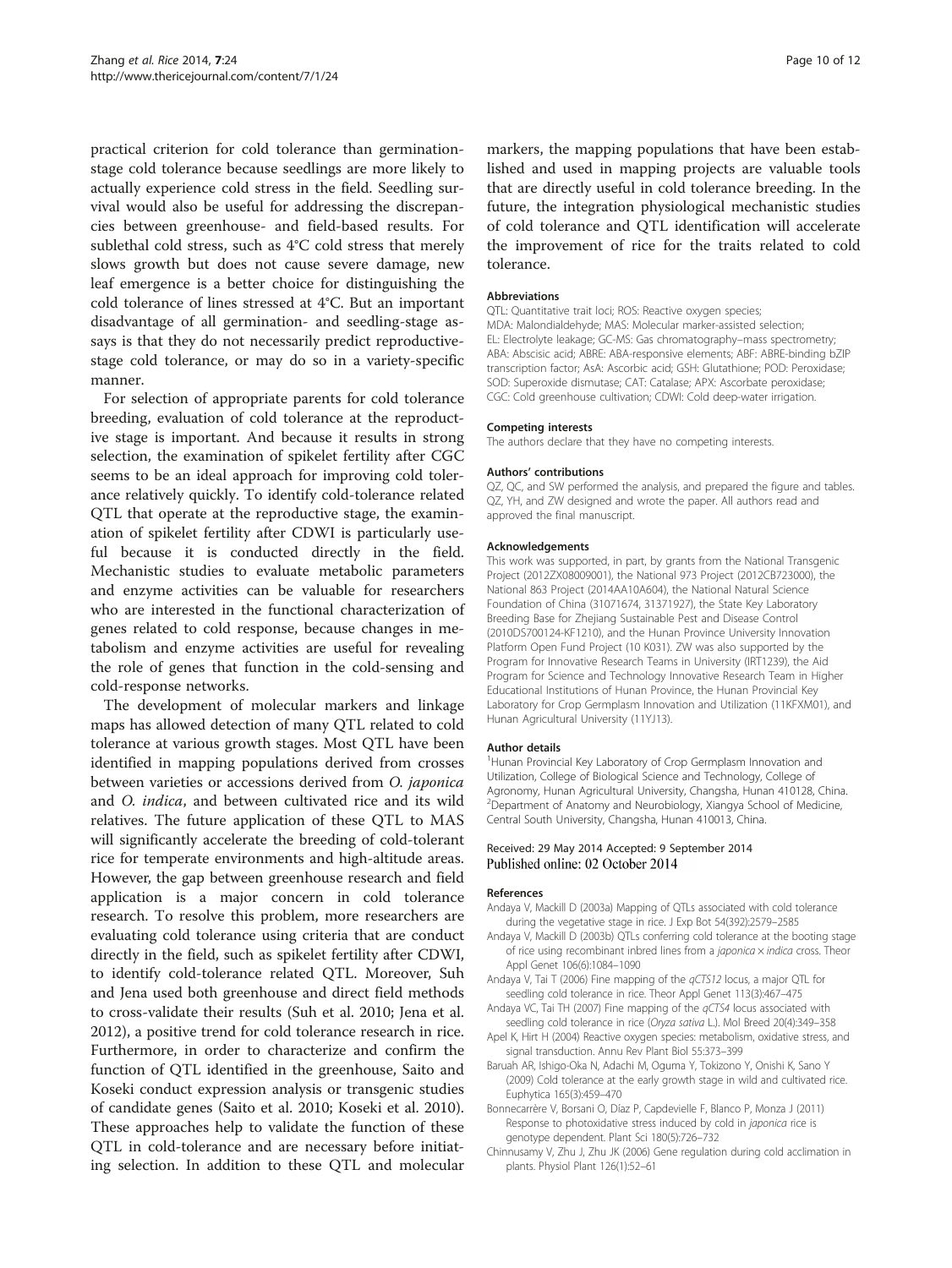- <span id="page-10-0"></span>Chinnusamy V, Zhu J, Zhu JK (2007) Cold stress regulation of gene expression in plants. Trends Plant Sci 12(10):444–451
- Cook D, Fowler S, Fiehn O, Thomashow MF (2004) A prominent role for the CBF cold response pathway in configuring the low-temperature metabolome of Arabidopsis. Proc Natl Acad Sci U S A 101(42):15243–15248
- DeYoung BJ, Innes RW (2006) Plant NBS-LRR proteins in pathogen sensing and host defense. Nat Immunol 7(12):1243–1249
- Fairhurst T, Dobermann A (2002) Rice in the global food supply. World 5 (7,502):454, 349-511,675
- Foolad M, Lin G (2001) Genetic analysis of cold tolerance during vegetative growth in tomato, Lycopersicon esculentum Mill. Euphytica 122(1):105–111
- Foolad M, Lin G, Chen F (1999) Comparison of QTLs for seed germination under non‐stress, cold stress and salt stress in tomato. Plant Breed 118(2):167–173
- Fujino K, Sekiguchi H, Matsuda Y, Sugimoto K, Ono K, Yano M (2008) Molecular identification of a major quantitative trait locus, qLTG3-1, controlling lowtemperature germinability in rice. Proc Natl Acad Sci U S A 105(34):12623–12628
- Futsuhara Y, Toriyama K (1969) Genetic studies on cool tolerance in rice. IV. Direct and indirect effects of selection and cold tolerance. Jpn J Breed 19:286-292
- Gothandam KM, Nalini E, Karthikeyan S, Shin JS (2010) OsPRP3, a flower specific proline-rich protein of rice, determines extracellular matrix structure of floral organs and its overexpression confers cold-tolerance. Plant Mol Biol 72(1):125–135
- Haboudane D, Miller JR, Tremblay N, Zarco-Tejada PJ, Dextraze L (2002) Integrated narrow-band vegetation indices for prediction of crop chlorophyll content for application to precision agriculture. Remote Sens Environ 81(2):416–426
- Han LZ, Zhang YY, Qiao YL, Cao GL, Zhang SY, Kim JH, Koh HJ (2006) Genetic and QTL analysis for low-temperature vigor of germination in rice. Acta Genet Sin 33(11):998–1006
- Hossain MA, Cho JI, Han M, Ahn CH, Jeon JS, An G, Park PB (2010a) The ABREbinding bZIP transcription factor OsABF2 is a positive regulator of abiotic stress and ABA signaling in rice. J Plant Physiol 167(17):1512–1520
- Hossain MA, Lee Y, Cho J-I, Ahn C-H, Lee S-K, Jeon J-S, Kang H, Lee C-H, An G, Park PB (2010b) The bZIP transcription factor OsABF1 is an ABA responsive element binding factor that enhances abiotic stress signaling in rice. Plant Mol Biol 72(4–5):557–566
- Huang J, Sun SJ, Xu DQ, Yang X, Bao YM, Wang ZF, Tang HJ, Zhang H (2009) Increased tolerance of rice to cold, drought and oxidative stresses mediated by the overexpression of a gene that encodes the zinc finger protein ZFP245. Biochem Biophys Res Commun 389(3):556–561
- Irri I (2002) Standard evaluation system for rice. International Rice Research Institute, Philippine
- Ito Y, Katsura K, Maruyama K, Taji T, Kobayashi M, Seki M, Shinozaki K, Yamaguchi-Shinozaki K (2006) Functional analysis of rice DREB1/CBF-type transcription factors involved in cold-responsive gene expression in transgenic rice. Plant Cell Physiol 47(1):141–153
- Jena KK, Kim SM, Suh JP, Yang CI, Kim YJ (2012) Identification of Cold-Tolerant Breeding Lines by Quantitative Trait Loci Associated with Cold Tolerance in Rice. Crop Sci 51(2):517–523
- Kandpal RP, Rao NA (1985) Alterations in the biosynthesis of proteins and nucleic acids in finger millet (Eleucine coracana) seedlings during water stress and the effect of proline on protein biosynthesis. Plant Sci 40(2):73–79
- Kanneganti V, Gupta AK (2008) Overexpression of OsiSAP8, a member of stress associated protein (SAP) gene family of rice confers tolerance to salt, drought and cold stress in transgenic tobacco and rice. Plant Mol Biol 66(5):445–462
- Kim S-H, Choi H-S, Cho Y-C, Kim S-R (2011) Cold-Responsive Regulation of a Flower-Preferential Class III Peroxidase Gene, OsPOX1, in Rice (Oryza sativa L.). J Plant Biol 55(2):123–131
- Kim S-I, Tai TH (2011) Evaluation of seedling cold tolerance in rice cultivars: a comparison of visual ratings and quantitative indicators of physiological changes. Euphytica 178(3):437–447
- Kim SJ, Lee SC, Hong SK, An K, An G, Kim SR (2009) Ectopic expression of a coldresponsive OsAsr1 cDNA gives enhanced cold tolerance in transgenic rice plants. Mol Cells 27(4):449–458
- Koseki M, Kitazawa N, Yonebayashi S, Maehara Y, Wang ZX, Minobe Y (2010) Identification and fine mapping of a major quantitative trait locus originating from wild rice, controlling cold tolerance at the seedling stage. Mol Genet Genomics 284(1):45–54
- Krishnasamy V, Seshu D (1989) Seed germination rate and associated characters in rice. Crop Sci 29(4):904–908
- Lee SC, Huh KW, An K, An G, Kim SR (2004) Ectopic expression of a coldinducible transcription factor, CBF1/DREB1b, in transgenic rice (Oryza sativa L.). Mol Cells 18(1):107–114
- Lee SC, Kwon SY, Kim SR (2009) Ectopic expression of a cold-responsive CuZn superoxide dismutase gene, SodCc1, in transgenic rice (Oryza sativa L.). J Plant Biol 52(2):154–160
- Lin J, Zhu W, Zhang Y, Zhu Z, Zhao L, Chen T, Zhao Q, Zhou L, Fang X, Wang Y (2010) Detection of quantitative trait loci for cold tolerance at the bud bursting stage by using chromosome segment substitution lines in rice (Oryza sativa). Chin J Rice Sci 24:233–236
- Liu K, Wang L, Xu Y, Chen N, Ma Q, Li F, Chong K (2007) Overexpression of OsCOIN, a putative cold inducible zinc finger protein, increased tolerance to chilling, salt and drought, and enhanced proline level in rice. Planta 226 (4):1007–1016
- Los DA, Murata N (2004) Membrane fluidity and its roles in the perception of environmental signals. Biochimica et Biophysica Acta (BBA)-Biomembranes 1666(1):142–157
- Lou Q, Chen L, Sun Z, Xing Y, Li J, Xu X, Mei H, Luo L (2007) A major QTL associated with cold tolerance at seedling stage in rice (Oryza sativa L.). Euphytica 158(1):87–94
- Ma Q, Dai X, Xu Y, Guo J, Liu Y, Chen N, Xiao J, Zhang D, Xu Z, Zhang X, Chong K (2009) Enhanced tolerance to chilling stress in OsMYB3R-2 transgenic rice is mediated by alteration in cell cycle and ectopic expression of stress genes. Plant Physiol 150(1):244–256
- Maruyama K, Urano K, Yoshiwara K, Morishita Y, Sakurai N, Suzuki H, Kojima M, Sakakibara H, Shibata D, Saito K (2014) Integrated analysis of the effects of cold and dehydration on rice metabolites, phytohormones, and gene transcripts. Plant Physiol 164(4):1759–1771
- Matsunaga K (2005) Establishment of an evaluation method for cold tolerance at the booting stage of rice using deep water irrigation system and development of highly cold-tolerant rice varieties by combining cold tolerance genes. Bull Miyagi Furukawa Agric Exp Stn 4:1–78
- McFarlane J, Watson R, Theisen A, Jackson RD, Ehrler W, Pinter P Jr, Idso SB, Reginato R (1980) Plant stress detection by remote measurement of fluorescence. Appl Opt 19(19):3287–3289
- Mittal D, Madhyastha DA, Grover A (2012) Genome-Wide Transcriptional Profiles during temperature and oxidative stress reveal coordinated expression Patterns and overlapping regulons in rice. PLoS One 7(7):e40899
- Mittler R (2002) Oxidative stress, antioxidants and stress tolerance. Trends Plant Sci 7(9):405–410
- Morsy MR, Almutairi AM, Gibbons J, Yun SJ, De Los Reyes BG (2005) The OsLti6 genes encoding low-molecular-weight membrane proteins are differentially expressed in rice cultivars with contrasting sensitivity to low temperature. Gene 344:171–180
- Morsy MR, Jouve L, Hausman JF, Hoffmann L, Stewart JMD (2007) Alteration of oxidative and carbohydrate metabolism under abiotic stress in two rice (Oryza sativa L.) genotypes contrasting in chilling tolerance. J Plant Physiol 164(2):157–167
- Murata N, Los DA (1997) Membrane fluidity and temperature perception. Plant Physiol 115(3):875
- Nagao M, Minami A, Arakawa K, Fujikawa S, Takezawa D (2005) Rapid degradation of starch in chloroplasts and concomitant accumulation of soluble sugars associated with ABA-induced freezing tolerance in the moss Physcomitrella patens. J Plant Physiol 162(2):169–180
- Nakashima K, Takasaki H, Mizoi J, Shinozaki K, Yamaguchi-Shinozaki K (2012) NAC transcription factors in plant abiotic stress responses. Biochimica et Biophysica Acta (BBA)-Gene Regulatory Mechanisms 1819(2):97–103
- Nakashima K, Tran LS, Van Nguyen D, Fujita M, Maruyama K, Todaka D, Ito Y, Hayashi N, Shinozaki K, Yamaguchi-Shinozaki K (2007) Functional analysis of a NAC-type transcription factor OsNAC6 involved in abiotic and biotic stressresponsive gene expression in rice. Plant J 51(4):617–630
- Noctor G, Foyer CH (1998) Ascorbate and glutathione: keeping active oxygen under control. Annu Rev Plant Biol 49(1):249–279
- Oh CS, Choi YH, Lee SJ, Yoon DB, Moon HP, Ahn SN (2004) Mapping of quantitative trait loci for cold tolerance in weedy rice. Breed Sci 54(4):373–380
- Oliver SN, Van Dongen JT, Alfred SC, Mamun EA, Zhao X, Saini HS, Fernandes SF, Blanchard CL, Sutton BG, Geigenberger P (2005) Cold‐induced repression of the rice anther-specific cell wall invertase gene OSINV4 is correlated with sucrose accumulation and pollen sterility. Plant Cell Environ 28(12):1534–1551
- Pamplona R (2011) Advanced lipoxidation end-products. Chem-Biol Interact 192  $(1):14-20$
- Saijo Y, Hata S, Kyozuka J, Shimamoto K, Izui K (2001) Over-expression of a single  $Ca<sup>2+</sup>$ -dependent protein kinase confers both cold and salt/drought tolerance on rice plants. Plant J 23(3):319–327